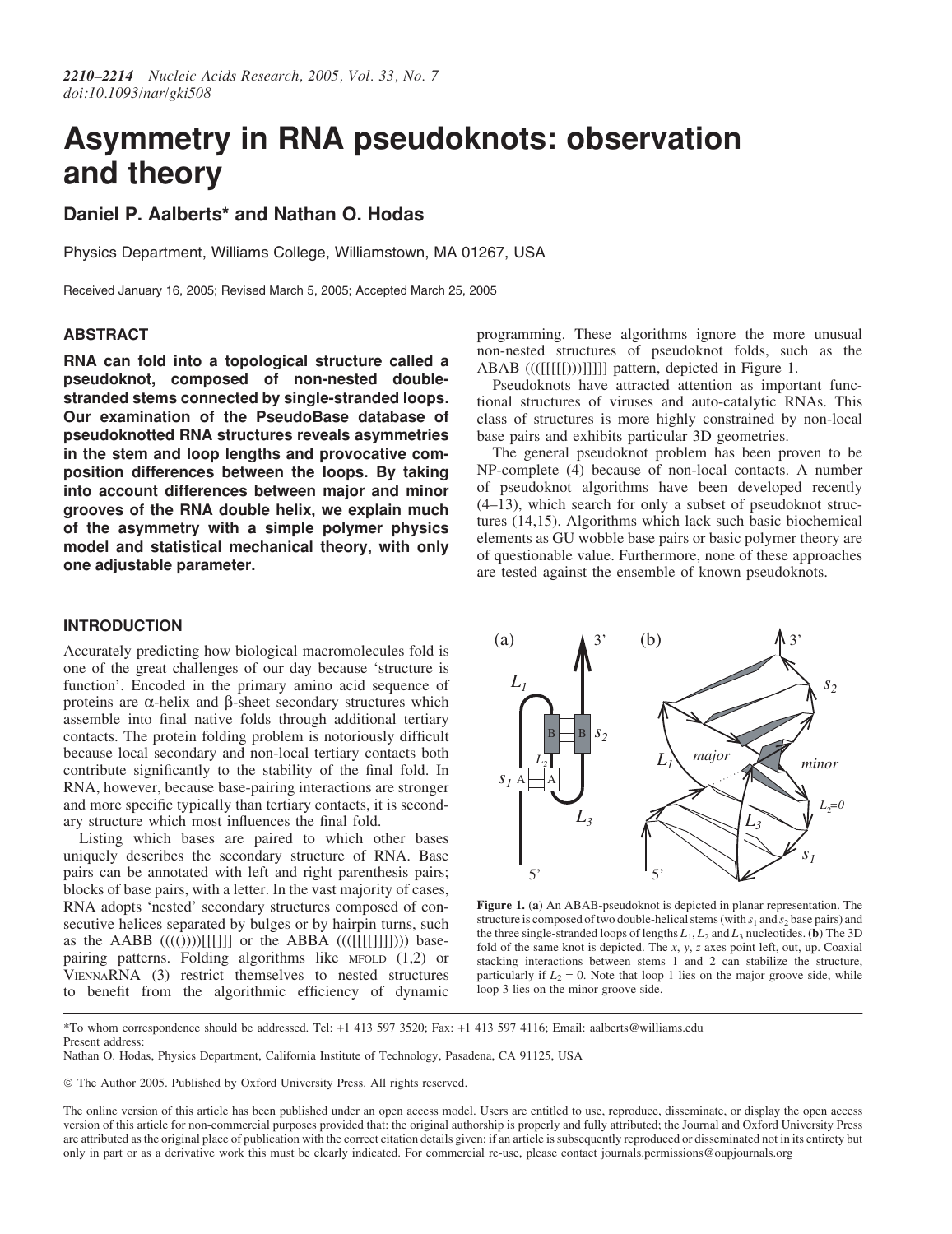In the following section, we begin by describing the statistics of the pseudoknots in PseudoBase (16). To our knowledge, Ref. (16) is the only online database [\(http://wwwbio.leidenuniv.](http://wwwbio.leidenuniv) nl/~batenburg/pkb.html) focused on pseudoknots. The statistics illuminate key physical characteristics of pseudoknots: (i) the simplest pseudoknots are the most abundant, (ii) these pseudoknots have asymmetric loop and stem lengths and (iii) their loop compositions differ. The asymmetries in the ensemble of pseudoknots have not been characterized previously.

To self-consistently explain the source of these asymmetries, we proceed to develop a polymer physics model and statistical mechanical theory in Section 3. We argue that including the asymmetry of the major versus the minor groove is essential.

#### CHARACTERIZING PSEUDOBASE AND PSEUDOKNOT ASYMMETRY

PseudoBase is a gold mine of information, allowing us to dig deeply into the properties of pseudoknots. As of January 2005, there are 245 pseudoknots in PseudoBase. After removing duplicate sequences (PKB6 and 9, 25 and 26 and 29, 39 and 40 and 41, 19 and 27, 33 and 34), there are 238 unique pseudoknots. Of these, 230 (97%) are the simple ABABpseudoknot variety shown in Figure 1. This most common type of pseudoknot is involved in a number of essential biological processes including RNA self-splicing, translation control and viral frameshifting. It is perhaps not surprising that as the complexity of the knot increases, its likelihood of occurring decreases.

In PseudoBase, there are also six ABACBC kissing hairpin structures (PKB150, 163, 169, 171, 173 and 178), and two more exotic structures (PKB71 and 75). The pseudoknot loops occasionally contain an additional self-contained hairpin loop (e.g. ABACCB) but such nested structures do not change the degree of non-nestedness (e.g. ABAB-class), and in these cases PseudoBase only catalogs the A and B stems.

ABAB-pseudoknots are asymmetric. The distribution of stem lengths  $s_1$  and  $s_2$  are markedly different, as shown in Figure 2a. Excessively long stems are not required for pseudoknot formation;  $s_1$  peaks at 3 bp and  $s_2$  favors 5 or 6 bp.

Loop 2 is often very short (172 of the 230 unique ABABpseudoknots, or 75% have  $L_2 = 0$ ; 195 of 230, or 85% have  $L_2 \le 1$ ) resulting in favorable coaxial helix stacking interactions which stabilize the pseudoknot. The Turner rules (17) permit helix stacking for  $\overline{L_2} \leq 1$ . In Section 3 we will present a theory for the ABAB class with stacked stems.

In Figure 2b, we also see differences in the distributions of  $L_1$  and  $L_3$  sizes, including multiple peaks. These features may arise because of differences in tertiary interactions between loops and stems.

We observe striking composition biases in the loops of ABAB-pseudoknots. As Table 1 shows, loop 1 is uracil rich while loop 3 tends to be adenine rich, particularly the end of loop 3 which is across from stem 1. These observations are consistent with reports of tertiary contacts (with one to four hydrogen bonds) between loop adenines and the minor grooves of helices, known as A-minor interactions (18–23). Adenine-rich loop 3 is on the minor groove side of stem 1. On the other hand, uracil-rich loop 1 is a more flexible loop



**Figure 2.** The statistics of ABAB-pseudoknots in PseudoBase (obs) with  $L_2 = 0$ is compared with our theory (thy). (a) Stems favor different numbers of base pairs  $s_1$  and  $s_2$ . (b) Loop lengths  $L_1$  and  $L_3$  are also asymmetric.

Table 1. The overall base composition of loops 1 and 3 differs

|                  | А    | $\subset$ | G    |      |
|------------------|------|-----------|------|------|
| Loop 1           | 27.0 | 15.6      | 17.9 | 39.5 |
| Loop 3           | 46.1 | 14.3      | 11.1 | 28.5 |
| Loop $3$ (last)  | 63.9 | 11.4      | 4.4  | 20.3 |
| Loop $3$ (first) | 35.1 | 9.4       | 11.4 | 44.1 |
| Stem 1           | 18.0 | 27.7      | 32.1 | 22.1 |
| Stem 2           | 19.6 | 28.2      | 30.5 | 21.8 |

Loop 3 has a high percentage of adenines which makes it prone to A-minor stacking interactions with stem 1. Loop 1 has a high percentage of uracils, making it a more flexible loop and more interaction neutral. The adenines in loop 3 are strongly biased toward the  $3'$  end of the loop. The large fraction of uracils at the start  $(5\prime \text{ side})$  of loop 3 enhances loop flexibility in the turn.

(24), and interacts less with the major groove of stem 2 (see Figure 1b).

The asymmetries in the populations of stem and loop lengths have not been explained by previous pseudoknot algorithms and models (4–13). The algorithms in Refs (5–8,13) are all symmetric with respect to stem and loop lengths (i.e. transforming an ABAB-into a BABApseudoknot by interchanging stems  $1 \leftrightarrow 2$  and loops  $1 \leftrightarrow 3$ ). The phenomenological estimates of Gultyaev and co-workers (25) do provide different free energies for loops 1 and 3 but result from *ad hoc* assumptions rather than polymer physics.

We assert that the differences in stem and loop sizes arise primarily from major/minor groove asymmetries and use this fact to reproduce the population of pseudoknots observed in PseudoBase.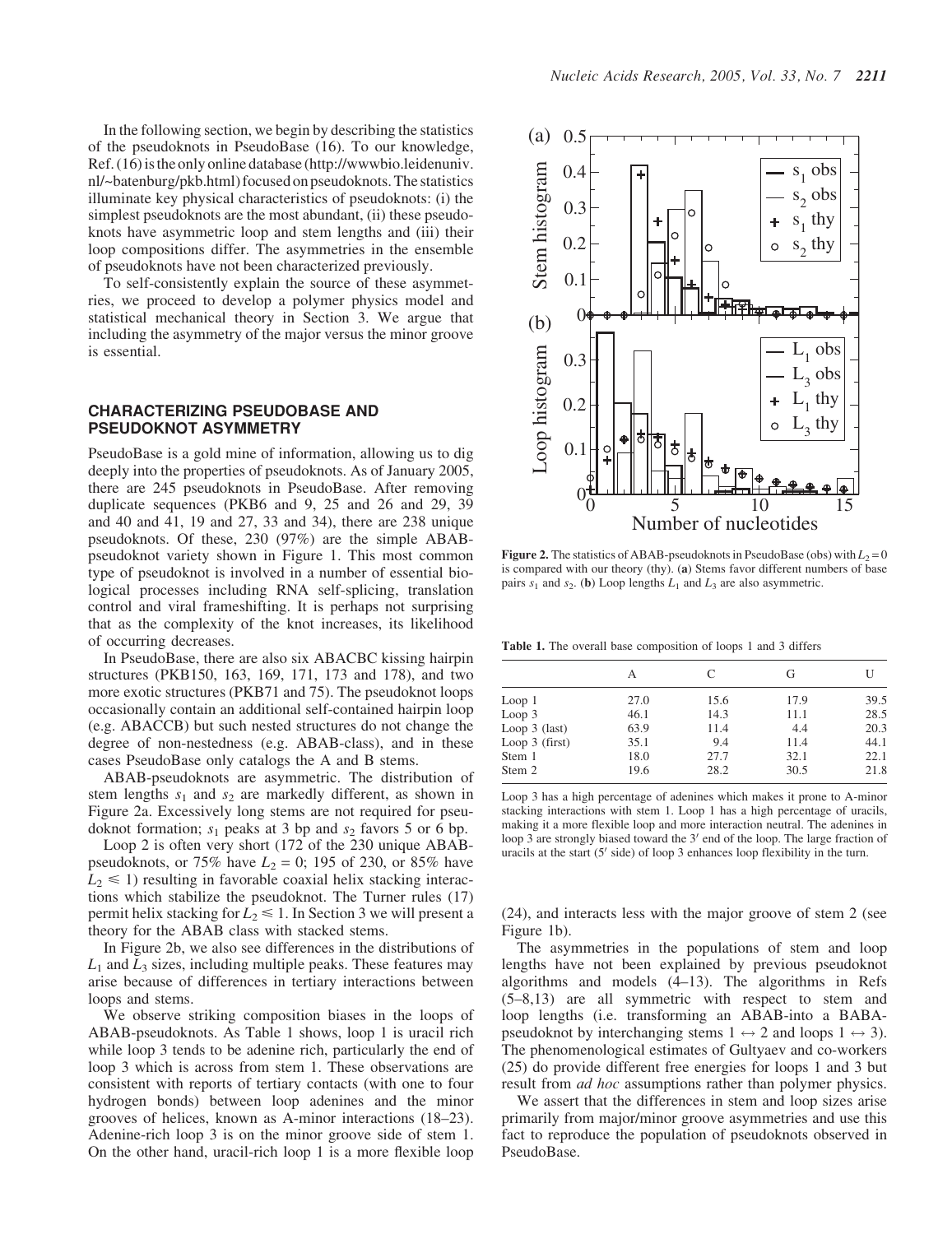#### ABAB PSEUDOKNOT MODEL

The dominant contributions to the free energy of ABABpseudoknots are (i) base-pairing of stems and (ii) entropy of the loops. The overall free energy of the complex is then

$$
\Delta G = \Delta G_{s_1} + \Delta G_{s_2} - TS(s_1, s_2, L_1, L_2, L_3),
$$

where  $\Delta G_{s_i}$  is the free energy of helix j and  $S(s_1, s_2, L_1, L_2, L_3)$ is the entropy of the loops.

#### Stems, RNA duplex

Step one is to describe the base-paired stems. The cartesian coordinates of complementary bases in double-helical A-form RNA are approximately:

$$
\mathbf{r}_{W} = \left\{ r \cos\left(\frac{2\pi s}{N_{\rm t}}\right), r \sin\left(\frac{2\pi s}{N_{\rm t}}\right), h s \right\},\
$$

$$
\mathbf{r}_{C} = \left\{ r \cos\left(\frac{2\pi s}{N_{\rm t}} + \phi\right), r \sin\left(\frac{2\pi s}{N_{\rm t}} + \phi\right), h s + H_{\rm off} \right\}.
$$

Here s indexes both the nucleotide on the Watson strand and its complement on the Crick strand. The coordinates of the  $4'$  carbon from the six double-helical RNA structures which appear in the Protein Data Bank (26) (1AL5, 1RNA, 1RRR, 1RXB, 1SDR and 433D) were incorporated in a least-squares fit to obtain values for the model parameters: the number of base pairs per helical turn  $N_t = 11.2 \pm 0.3$ , the radius of the 4' carbon  $r = 9.9 \pm 0.2$  Å, the height per stack is  $h = 2.7 \pm 0.2$  Å, the phase angle between complementary strands  $\phi = 1.6 \pm 0.1$ rad =  $93 \pm 4^{\circ}$  and the vertical offset between complementary strands  $H_{\text{off}} = -4.2 \pm 1.4$  Å.

Consider the typical ABAB-pseudoknot, with  $L_2 = 0$  and helices 1 and 2 stacked. In this configuration loop 1 must traverse the distance from the junction between the helices to the other end of stem 2 across the major groove. This distance is

$$
D_{L_1} = |\mathbf{r}_W(s) - \mathbf{r}_C(s + s_2)|,
$$
  
=  $\sqrt{2(1 - \cos \theta_{s_2})r^2 + (hs_2 + H_{off})^2},$  3

where  $\theta_{s_2}=(2\pi s_2/N_t + \phi)$ , is the phase angle between the strands.

The other loop must traverse the distance from the junction between the helices to the other end of stem 1 across the minor groove. This distance is

$$
D_{L_3} = |\mathbf{r}_C(s) - \mathbf{r}_W(s + s_1)|,
$$
  
=  $\sqrt{2(1 - \cos \theta_{s_1})r^2 + (hs_1 - H_{off})^2},$  4

with  $\theta_{s_1}=(2\pi s_1/N_t - \phi)$ . The sign difference in  $\theta$  and in the  $H_{\text{off}}$  term arises from the major/minor groove asymmetry. In Figure 3, we show how the distances differ in the two cases.

#### Loops

Step two is to estimate the loop entropy. In the standard Gaussian approximation, a chain of  $N$  links of length  $\alpha$  has



**Figure 3.** The distances  $D_{L_1}$  and  $D_{L_3}$  across the major or minor groove as a function of the number of bases s in the associated stem. The differences are due to the geometries of major- and minor grooves.

end-to-end separation distance between  $D$  and  $D + d$  with probability

$$
p_G(D, N) = 4\pi D^2 d \left(\frac{3}{2\pi N a^2}\right)^{3/2} \exp\left\{\frac{-3D^2}{2Na^2}\right\},
$$
 5

where  $a = 6.2$  Å and  $d = 0.1$  Å is our model's one free parameter. Other polymer physics models, such as the worm-like chain, self-avoiding chain (13), freely-jointed chain models, could also be used in place of Equation (5). The entropic contribution of loop 1 to Equation (1) can be obtained from Equation (5), taking  $D = D_{L_1}$  and  $N = (L_1 + 1)$  links for  $L_1$  nucleotides. To be explicit, the total entropy is  $S = R \ln[p_G(D_{L_1}, L_1 + 1)p_G(D_{L_3}, L_3 + 1)].$ 

#### ABAB probability

The probability of an ABAB-pseudoknot with lengths  $\{s_1, s_2,$  $L_1, L_2 = 0, L_3$  is the product of a degeneracy factor for the ABAB pattern and the likelihood of that pattern resulting in a pseudoknot.

The degeneracy of the ABAB pattern is  $4^{s_1+s_2+L_1+L_3}$ , out of all patterns  $4^{2s_1+2s_2+L_1+L_3}$ , because of the required complementarity. For the sake of simplicity, we ignore bulge loops in stems (which occur in  $\sim$ 30% of structures) at this stage.

To estimate the free energy of the stems, we compose random strings with  $s_1 + s_2$  consecutive complementary base pairs bookended with mismatch pairs, then calculate their binding free energy using BINDIGO (27), finding:

$$
G_{\text{stem}}(s_1 + s_2) = (-2.14 \text{ kcal/mol})(s_1 + s_2 - 4.88).
$$

For the loop entropy, we use the Gaussian approximation, Equation (5), assuming the loops must traverse the distances given by Equations (3) and (4). Thus,

$$
p_{ABAB} = \exp \{-\beta G_{\text{stem}}(s_1 + s_2)\}\
$$
  
 
$$
\times p_G(D_{L_1}, L_1 + 1)p_G(D_{L_3}, L_3 + 1),
$$
 6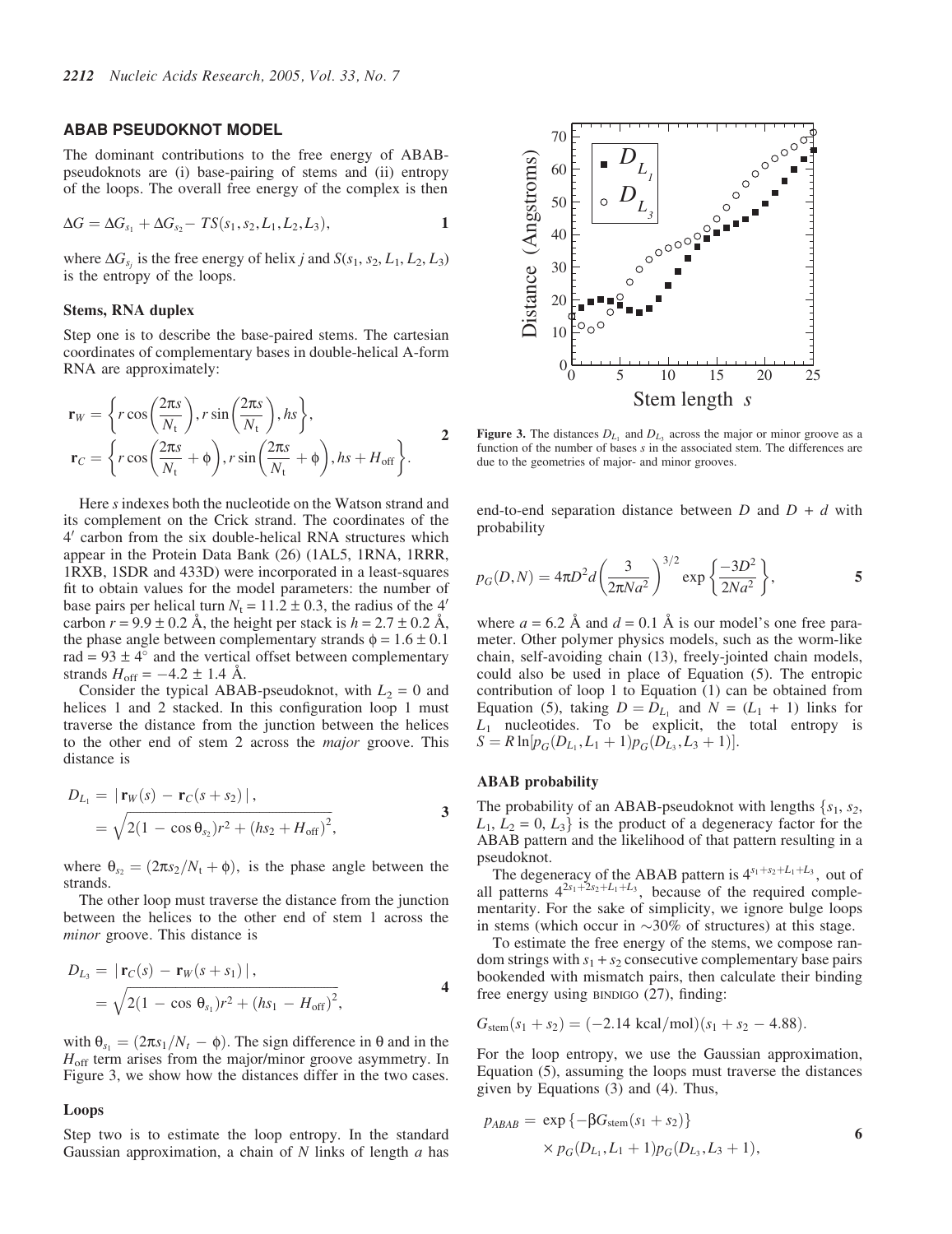is the Boltzmann factor for ABAB-pseudoknots, with  $\beta^{-1} = RT_{37^{\circ}} = 0.62$  kcal/mol.

We estimate the free energy of the optimal nested fold of an ensemble of  $N = 2s_1 + 2s_2 + L_1 + L_3$  randomly selected nucleotides using MFOLD (2), finding

$$
p_{\text{nest}} = \exp\{-\beta(-0.286 \text{ kcal/mol})(N-17)\},\tag{7}
$$

for the Boltzmann factor for nested folds.

Combining the degeneracy factors and the Boltzmann likelihoods, the probability of a pseudoknot is thus

$$
p_{\psi} = \frac{1}{4^{s_1+s_2}} \frac{p_{ABAB}}{p_{ABAB} + p_{\text{nest}} + 1}.
$$

The 1 in the denominator includes the Boltzmann factor for an open polymer configuration ( $G_{open} = 0$ ).

To compare Equation (8) with the histograms of Figure 2, we simply sum the other degrees of freedom. For example, to obtain the  $s_1$  distribution, we compute

$$
\sum_{s_2,L_1,L_3} p_{\psi},\qquad \qquad \qquad 9
$$

and analogously for the other sub-ensembles. The agreement of theory and observation is excellent. Studying the properties of the ensemble can reveal insights into the folding problem that individual cases may not.

ABAB-pseudoknots form because of their low energy, with about three-quarters of nucleotides base paired, versus about half of bases paired in nested structures. However, because pseudoknots require many base pairs constrained to the ABAB pattern, they remain unlikely in sequence space.

#### **CONCLUSIONS**

Pseudoknots are rare compared with conventional nested secondary structures but their structure gives them biological importance. Of the pseudoknots that appear, the ABABtype are by far the most common. The structures of these ABAB-pseudoknots are asymmetric. We have argued that this asymmetry is due to structural differences between the major and minor groove. Our simple model is consistent with the observed asymmetry of  $s_1$  and  $s_2$ . The statistical mechanical theory Equation (8) provides remarkable agreement with experiment as seen in Figure 2. This suggests that PseudoBase is a representative sample of ABAB-pseudoknot characteristics in nature and that we can now compute pseudoknot abundances in aggregate. Using free energies specific to a given sequence, we can also use the Boltzmann factors to calculate the likelihood of forming a particular pseudoknot.

Models which ignore major/minor groove asymmetry will predict the same free energies for an ABAB-pseudoknot and its BABA counterpart. For example, the symmetry of the theory in Ref. (8) arises because those authors effectively take  $H_{\text{off}} = 0$  and  $\phi = \pi$  rad = 180°, in disagreement with the actual A-form structural asymmetry. We predict that the differences between loops 1 and 3 will destabilize many of the BABA version pseudoknots due to the differences between Equations (3) and (4), the decrease in A-minor interactions and the increased rigidity of the major groove loop.

The rarity of more complicated folds makes comparisons with observed distributions infeasible. Nevertheless, other pseudoknot types like kissing hairpins can be treated with methods similar to those presented. In addition, our simple theory could be extended to permit the possibility of secondary strucure within the loops (e.g. an ABACCB structure) and to permit flexibility between the stems when  $L_2 > 0$ .

Our interest in this paper has been to estimate properties of the ensemble of ABAB-pseudoknots and compare those with observed pseudoknots. To study a particular pseudoknot, values specific to its sequence should be used in place of the general  $G<sub>stem</sub>$  and  $G<sub>nest</sub>$  average values given.

#### ACKNOWLEDGEMENTS

The authors thank Jesse Dill for noticing the duplications in PseudoBase and assisting with Table 1. This work was supported by National Institutes of Health grant GM068485. Funding to pay the Open Access publication charges for this article was provided by Williams College.

Conflict of interest statement. None declared.

#### **REFERENCES**

- 1. Zuker,M. and Stiegler,P. (1981) Optimal computer folding of large RNA sequences using thermodynamics and auxiliary information. Nucleic Acids Res., 9, 133–148.
- 2. Zuker,M. (2003) Mfold web server for nucleic acid folding and hybridization prediction. Nucleic Acids Res., 31, 3406–3415.
- 3. Hofacker,I.L., Fontana,W., Standler,P.F., Bonhoeffer,L.S., Tacker,M. and Schuster,P. (1994) Fast folding and comparison of RNA secondary structures. Monatsh. Chem., 125, 167-188.
- 4. Lyngsø,R.B. and Pedersen,C.N. (2000) RNA pseudoknot prediction in energy-based models. J. Comput. Biol., 7, 409–427.
- 5. Rivas,E. and Eddy,S.R. (1999) A dynamic programming algorithm for RNA structure prediction including pseudoknots. J. Mol. Biol., 285, 2053–2068.
- 6. Rivas,E. and Eddy,S.R. (1999) The language of RNA: a formal grammar that includes pseudoknots. Bioinformatics, 16, 334-340.
- 7. Orland,H. and Zee,A. (2002) RNA folding and large N matrix theory. Nucl. Phys. B., 620, 456-476.
- 8. Isambert,H. and Siggia,E.D. (2000) Modeling RNA folding paths with pseudoknots: application to hepatitis delta virus ribozyme. Proc. Natl Acad. Sci. USA, 97, 6515-6520.
- 9. Akutsu,T. (2000) Dynamic programming algorithms for RNA secondary structure prediction with pseudoknots. Discrete Applied Mathematics, 104, 45–62.
- 10. Dirks,R.M. and Pierce,N.A. (2003) A partition function algorithm for nucleic acid secondary structure including pseudoknots. J. Comput. Chem., 24, 1664–1677.
- 11. Lyngsø,R.B. and Pedersen,C.N. (2000) Pseudoknots in RNA secondary structures. In Proceedings of the Fourth Annual International Conference on Computational Molecular Biology (RECOMB '00), 8–11 April, Tokyo, Japan, pp. 201–209.
- 12. Uemura,Y., Hasegawa,A., Kobayashi,S. and Yokomori,T. (1999) Tree adjoining grammars for RNA structure prediction. Theor. Comp. Sci., 210, 277–303.
- 13. Lucas,A. and Dill,K.A. (2003) Statistical mechanics of pseudoknot polymers. J. Chem. Phys., 119, 2414–2421.
- 14. Haslinger,C. (2001) Predition algorithms for restricted RNA pseudoknots. Ph.D. dissertation, Universität Wien, Vienna, Austria.
- 15. Condon,A., Davy,B., Rastegari,B., Zhao,S. and Tarrant,F. (2004) Classifying RNA pseudoknotted structures. Theor. Comp. Sci., 320, 35–50.